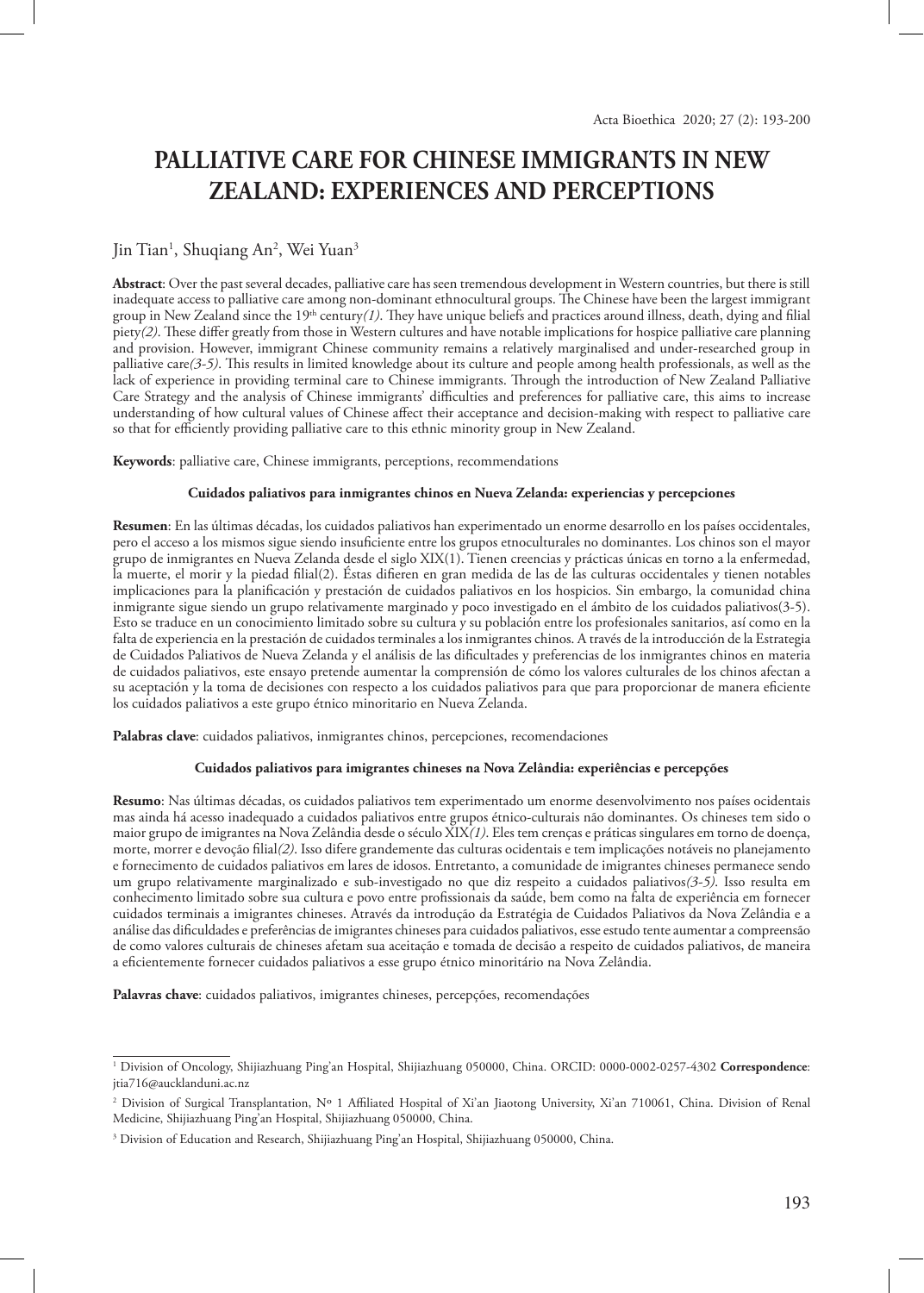# **1. Introduction**

Palliative care, while still a comparatively novel component to modern medical care, is increasingly playing an indispensable role in all medical care systems. Early initiation of appropriate palliative care promotes a life of higher quality with improved symptoms and mood status and less use of undesired invasive or costly therapies*(4)*. Despite the benefits of palliative care, previous studies have indicated hospice and associated palliative care services are under-utilised among Chinese diaspora across the world including New Zealand. A qualitative exploratory study conducted by Frey et al. in 2013 showed that Chinese immigrants prefer to receive acute hospital care rather than the terminal care even in end-oflife situations*(5)*. However, as Payne et al. note, making less use of hospice care services does not mean that those services are not needed*(3)*. Current palliative care literature often portrayed cultural differences and poor language skills between Chinese and the adopted community as significant impediments to access to palliative care, yet understanding the reasons hampering the uptake are unclear. With an ageing Chinese immigrant population who are going to be living and dying with more complex and chronic health conditions, the need for hospice care is only going to become more prominent.

To understand the reasons for the dearth of palliative care services, we have to understand the difficulties they experienced when receiving services. This helps us determine their end-of-life preferences which may have significant implications for palliative care provision for immigrant Chinese patients and their families.

### **2. Background**

New Zealand is one of the world's leading destinations for Chinese immigrants. As of the 2018 Census, 4.9% of New Zealand's population identified as Chinese*(1)*. Though Chinese immigrants have adopted New Zealand as their home, they still value their culture and tradition, particularly in times of crisis. However, culture is not static, but in constant flux. It is affected by migration and integration experience of Chinese diaspora living in New Zealand and effectually evolve into their diverse attitudes and beliefs towards the disease, dying, death and hospice care, which differ greatly from those in New Zealand and also in China*(2,5)*.

Acknowledging this cultural diversity is imperative because, as Ord and Wynaden elaborated, palliative care is holistic care which requires health professionals to be aware of and sensitive to an individual's particular cultural beliefs, values and norms*(6)*. This is further reflected in the vision outlined in the New Zealand Palliative Care Strategy aims to provide culturally accessible palliative care services to all patients and their families in a coordinated manner*(7)*. To achieve this ambitious blueprint, nine actionable strategies has been developed which will be executed over a five-to-ten-year period in order of priority, such as ensuring the accessible hospice services for all population groupings in particularly for the Māori and Pacific peoples.

New Zealand acknowledges the existence of cultural diversity and understands the importance of culturally safe practices. However, it is never easy preserving harmony in a multicultural society. Looking specifically at traditional Chinese culture and palliative care within New Zealand health care system suggests that Chinese immigrants with hospice care needs might face "dual challenges". For some immigrant Chinese patients and their families, it is already challenging to discuss death or end-of-life care. It can be more difficult to understand Chinese immigrants' physical, psychosocial, and spiritual needs when health care professionals are bearers of Western bioethics and values*(8,9)*. In addition, it is worth mentioning that there are no specific measures and approaches for Chinese cultural barriers in New Zealand Palliative Care strategy. Regrettably, the "highly visible Chinese community" becomes the "forgotten one" in this "Land of Long White Cloud ".

### **3. Difficulties**

### **3.1 Unfamiliar field**

Seymour et al. found that only a few Chinese participants had heard of the terms "palliative care" and "hospice"*(10)*. Most Chinese partici-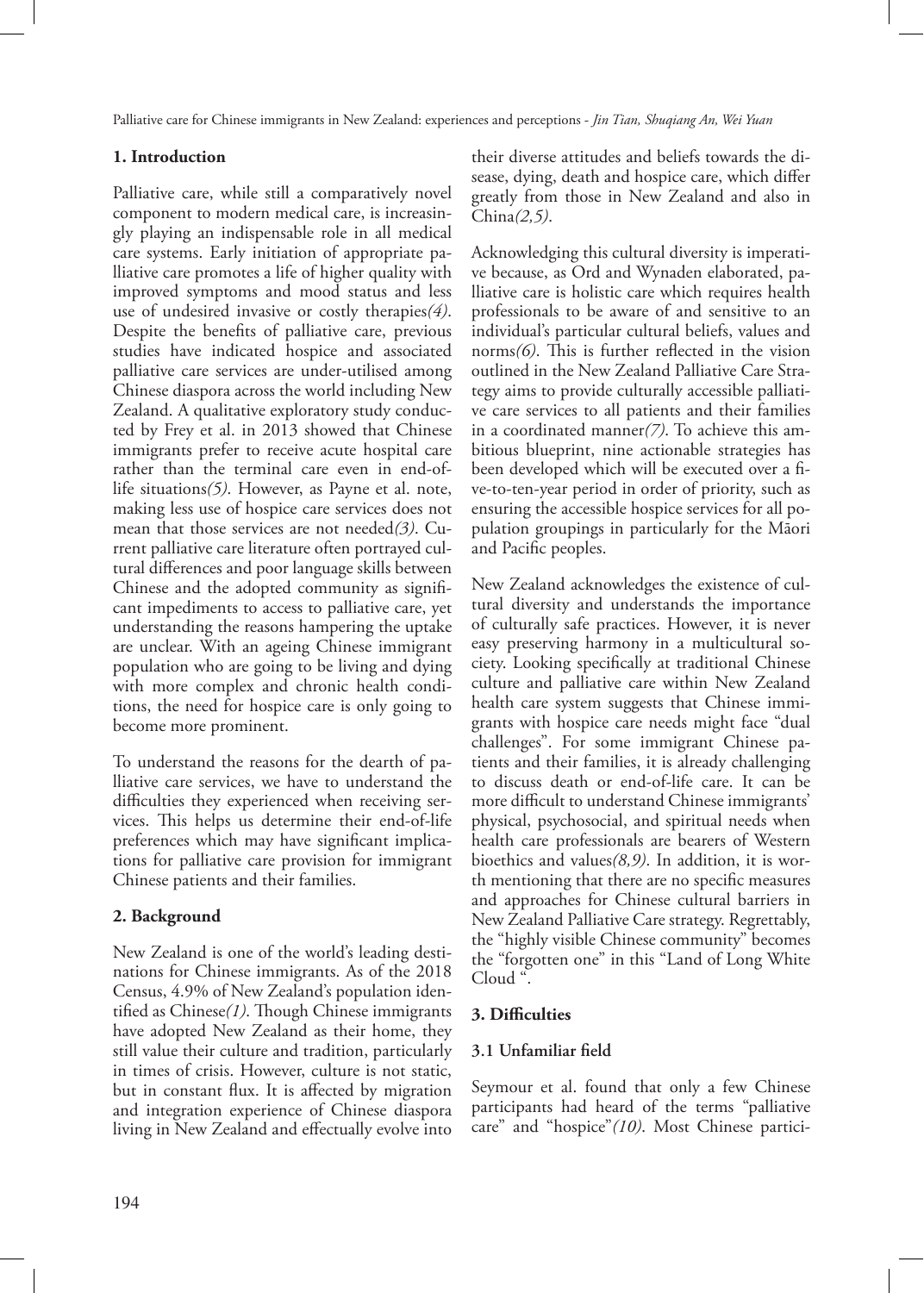pants show a preference for hospital admissions rather than hospice admissions because they believed that hospice environment was discouraging and not fit for their needs. Recently, Barwise et al. used secondary analysis of a national survey data and found that Chinese immigrants including those born in the adopted country had less knowledge of palliative care*(11)*.

#### **3.2 Lingering attitudes and beliefs**

#### (1) Death taboo

Death is the biggest taboo in China. Anything associated with death is seen as misfortune*(2)* . They even pay extra for mobile phone number without digit 4 as it sounds like the Chinese word for "death". Similarly, they avoid talking about palliative care. They believe that merely mentioning these words will invoke bad fortune and make the inevitability death closer than it perhaps already is. The silent attitude to the discussion of death and dying leads to misunderstanding about palliative care service in terms of its nature, quality, and inclusiveness*(12).* For example, Chinese people believe that hospice is associated with imminent death and hospice care embraces the slow wait to death rather than fighting to get better. They prefer to believe that life is inherently better than death. It is, therefore, better to live one more minute rather than forgoing the ghost prematurely. Thus, many Chinese to dismiss palliative care out of hand.

#### (2) Family-centred care and filial piety

In Chinese culture, the family is the basic unit of worship, hierarchy, emotional support and economic activity. Individual is a part of the family is an entity that had existed before the individual was born and will continue beyond the individual's life span*(13)*. The relationship between family members is harmoniously interdependent and the sense of obligation is also great within the Chinese family. It is therefore, any disease suffered by an individual becomes the responsibility of the whole family. Elderly patients wish to be cared for by their children and family members often assume their responsibilities to provide primary care. This entrenched values of filial piety and reverence for our seniors imply that if an old relative affected

severe disease and their family members do not try their best to help them recover, then the family have failed to perform their duty.

Filial duty, namely Hsiao, impedes implementation of palliative care among all Asian groups, including Chinese*(5)*. Confucianism and Buddhism, as the main philosophies or religions in Chinese culture, underpinning the moral code and practice for filial piety, requires adult children to take responsibility for their parents' health, safety and general well-being*(14)*. Adult children believe that palliative care would signify a lack of caring on the part of the family, the adoption of hospice care is an unfilial act because it would represent that they were not doing enough.

#### **3.3 Language difficulties**

Language difficulty is one of the most significant barrier to accessing and using palliative care services for Chinese immigrant patients and their families. This has been found in almost all studies involving the experience of Chinese immigrants*(15)*. The absence of linguistic competency not only leads to the additional psychological stress and discomfort for patients but also can amplify other existing barriers and result in various negative consequences*(5,16)*. Chan and Kayser-Jones found that discussing the issues of death and palliative care can be negatively affected if not using patient's mother tongue*(17)*. Lim et al. conducted a review regarding the unmet needs of Chinese immigrants with cancer. They found that language barrier often led to unmet information needs, which in turn increased the risk of poor cancer outcomes*(18)*.

Another communication conundrum is related to interpretation*(19)*. It is notable that, where there is a translation, there is also the potential for miscommunication or misinterpretation*(20)*. For example, "palliative" is not a word present in the Chinese language; it is translated in several versions such as  $\frac{a}{x}$ ,  $\frac{b}{y}$ ,  $\frac{a}{y}$  is the most popular one in mainland China, which means "taking away treatment, giving up or indulge in disease" after back translation to English. To culturally sensitive translation is a necessity for improving the use and the quality of palliative care. This is particularly important for the Chinese elders who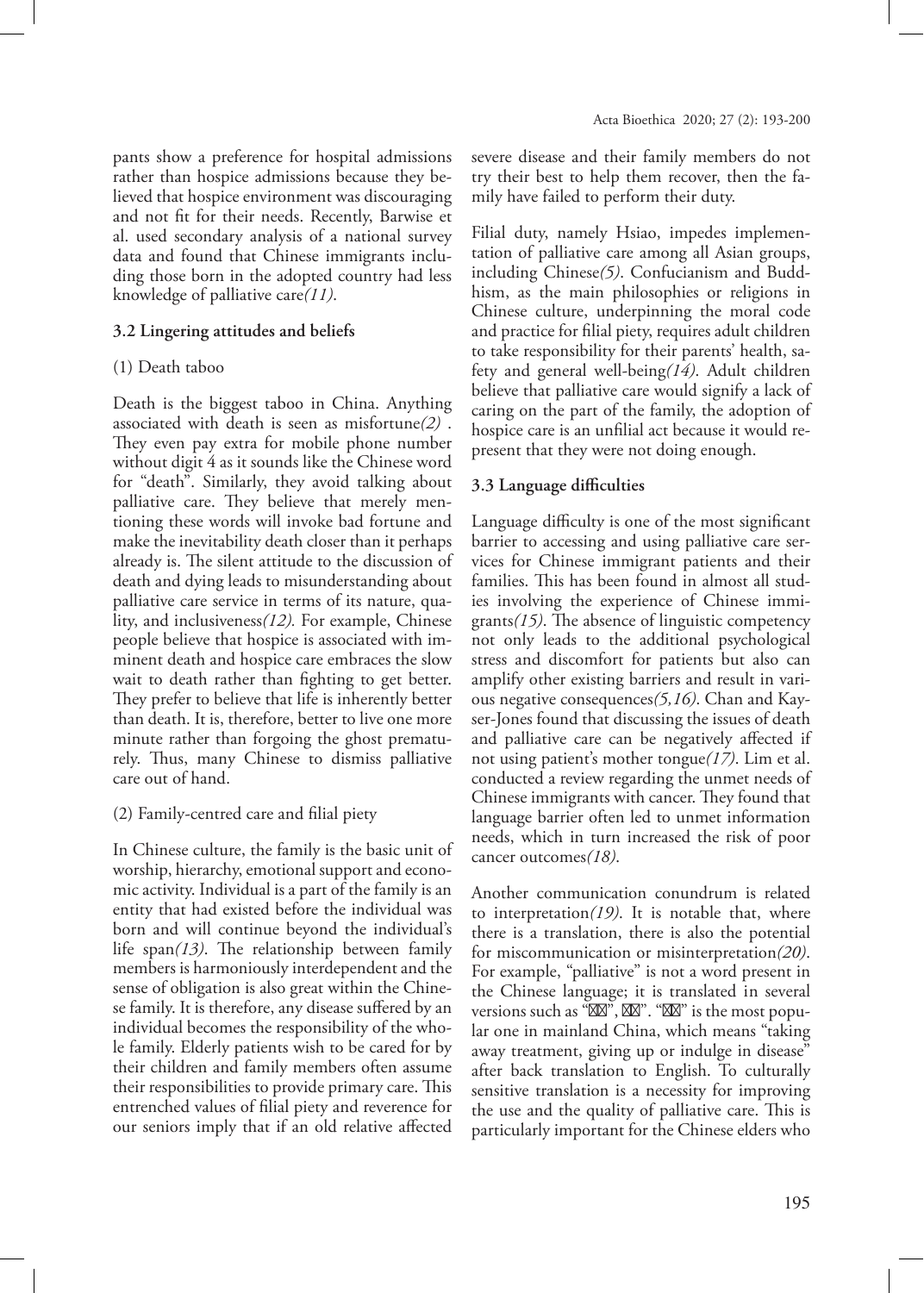have not been acculturated with Western culture*(5)*. However, there are not enough interpreters and systematic approach to effectively implementing palliative care practice among Chinese immigrants in New Zealand.

#### **3.4 Insufficiently culturally competent care**

The different cultural system poses challenges to palliative care staffs in providing culturally competent care for Chinse immigrant patients. Kearns and Dyck maintains that the lesser value attached to the knowledge of "others" compared to the value attached to Western medicine has led to barriers to accessing palliative care for the culturally diverse population in New Zealand*(21)*.

Chan and Kayser-Jones concurred that terminally ill Chinese residents in nursing homes encounter many barriers to receive culturally sensitive care even though with an adequate understanding of and engagement with palliative care services*(17)*. Frey et al. carried out a study to explore the effects of culture on the use of palliative care services and found that the absence of shared cultural scripts between service providers and service users prevent Chinese migrants requesting palliative care*(5)*. A study carried out in Australia also found the female Chinese immigrants felt isolated in caring terminally ill family member due to the loss of familiar cultural understanding*(22)*.

# **3.5 Insufficient resources and institutional support**

Lacking of specific training to assist health care professionals in understanding the palliative care information that resonates with Chinese immigrants. When working with an unfamiliar culture like Chinese culture, health professionals may be ill-equipped to handle the emotional reactions of consumers and are unable to honour consumers' expectations for care. Meanwhile, they themselves may be weighed down by what information should be communicated to whom and what choices and care should be offered*(23)*.

Another reported barrier is that there is no shared consensus regarding who is supposed to initiate discussions regarding palliative care with patients/ families*(23)*. As it currently stands, opening up such conversations do not appear to fall onto any one individual directly, and so often it is expected that someone in the team will handle them.

#### **4. Preferences**

#### **4.1 Place of death**

Previous studies regarding the experience of place of death found that there was a shift in preference from death at home to hospital, and then back again to the home*(24-27)*.

Choosing death in the hospital is influenced by the Chinese superstition that dying at home could bring bad luck to the family*(3)*. With the development of modern science, the influence of this superstition gradually becomes weaker. Obey tradition and choose to die at home is one example.

For overseas Chinese, their memories about their motherland which includes culture and traditions become more vivid and precious as time goes by. "Falling leaves return to their roots", which means everything reverts to its origin, is an important traditional Chinese religious concept. As the home is the place where people live and where one is deeply rooted, dying at home has a particular meaning for the immigrant Chinese*(28)*. Patients' psychological needs, like staying with the family until the very last moment also play a role in choosing to death at home*(8)*.

### **4.2 Treatment plan**

#### (1) Less using advanced directives

Chinese immigrants think to discuss advanced directives and advanced care plan is unpleasant and may beget bad fortune*(24)*. They are unwilling to use advance directives or advance care planning as they think it is unwise to plan for events which have not happened yet*(2)*.

McNamara et al. found that, instead of making living wills, Chinese immigrants preferred to leave decision-making to physicians and their families*(26)*. Lee et al. argues that preference for collective family decision-making and respect for the authority of doctors are two major reasons for above phenomenon*(15)*. However, Jimenez et al.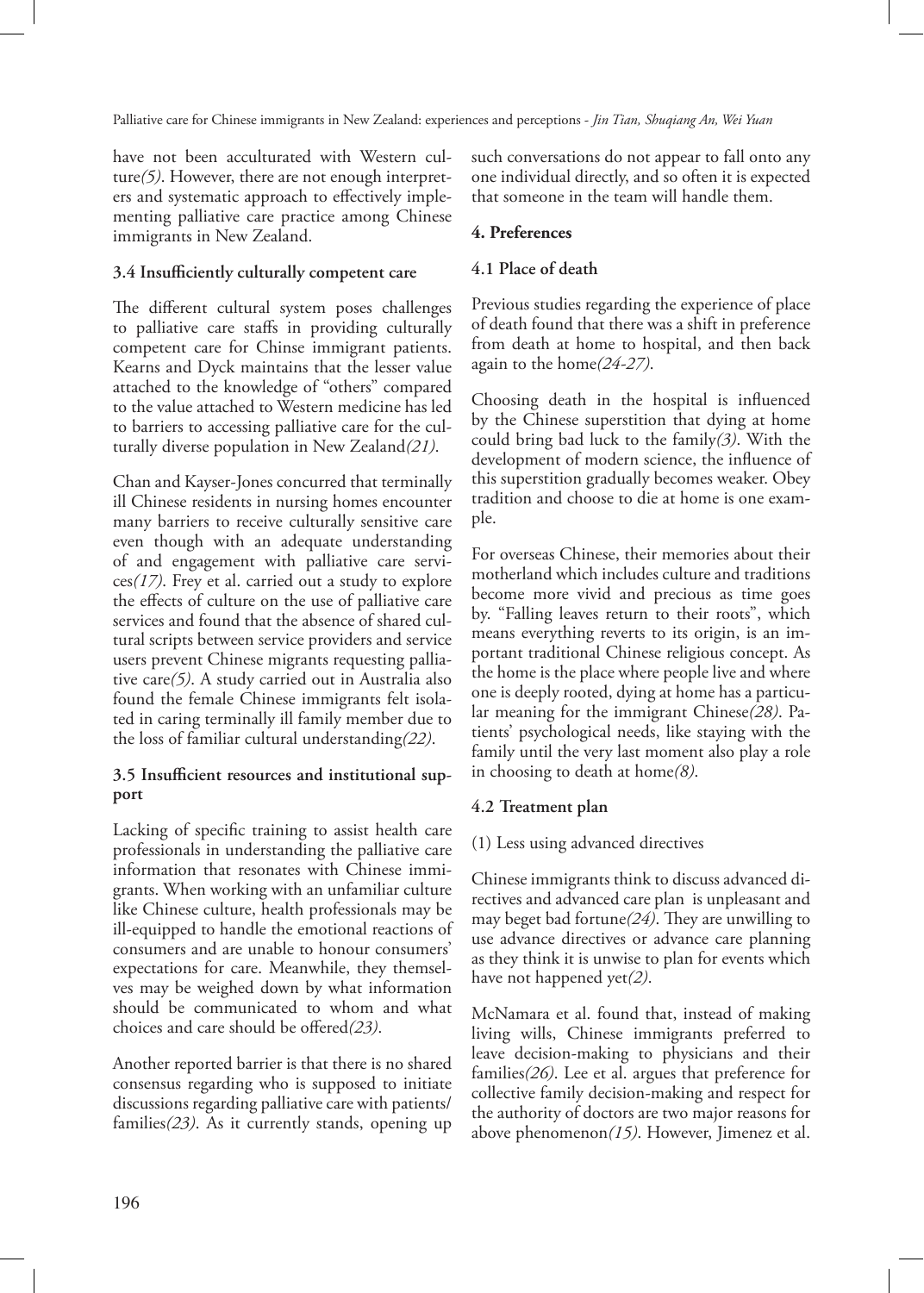pointed out that putting high values on the family determination and fearing to make wrong decisions were tangible obstacles for Chinese participants to use advance care planning or advance directives*(26)*. In addition, Lee et al. found that due to the obligations of filial piety and family reputation, Chinese immigrants were reluctant to initiate the discussion of advance care planning, even though they believed that advance care planning was necessary*(15)*.

Besides, immigrant Chinese patients have some particular considerations related to advance directives and advance care planning, the most prominent one is dying with dignity. Ting and Mok found that Chinese participants would have positive attitudes to advance care planning if they believed the advance care planning could contribute to a dignified death*(28)*.

# (2) Seeking to prolong the life

Chinese culture has a significant influence on the response to terminal illness. They believe that disease is adversity to be overcome, and death is always seen as untimely and unnatural. Therefore, efforts are usually made to maintain hope for the uncertain future. They use a mixture of Traditional Chinese Medicine and Western medicine to prolong life, as well as look to Chinese culture and traditions to provide psychological support*(8)*.

The responsibility of filial piety is also a major contributor to life-sustaining preference. Children should try their best to provide care and spend money on advanced treatment to help their patients recover from illness. Otherwise, they will be condemned as unfilial or selfish. Likewise, they think that advocating for aggressive interventions is their obligations, irrespective of their parents' opinions. Also, Chinese individuals stress the need to prepare for the next life, which can be demonstrated by the provision of artificial hydration and nutrition.

# (3) Less asking for pain relive

All hospice patients want to be free from pain and regard this as the most critical component of good death, the Chinese immigrant patients are not the exception. The different thing is that they are less likely to request pain relief treatments than local European patients*(29)*. Bearing pain is regarded as a positive characteristic in Chinese eye, and they are used to keeping the pain private. Using pain relief medications are a sign of weak nature. Particularly, opioid pain relievers are less accepted by the Chinese as it has linked to two Chinese Opium Wars. Moreover, immigrant Chinese grow up in China where has the world's strictest controls on drugs, making them reluctant to use opioid medication due to the fear of side effects and addiction*(30)*.

(4) Disclosing sensitive information in subtle ways

Feser & Bernard found that Chinese patients want to be informed of their diagnosis and*(31)*. However, Chinese families usually believe that it is not suitable for physicians to tell the terminal illness to patients at the time of diagnosis. They think that disclosing a terminal diagnosis is a harmful and merciless act, whereas "keeping the secret" is a benevolent act that provides support to the patients*(32)*. Indeed, in China, the physician always informs families instead of patients.

However, this does not mean that they would like patients to remain ignorant of their serious situation. McGrath et al. suggest that families tend to disclose sensitive information in more subtle ways*(24)*. They use gradual and nuanced approaches, such as facial expressions and body languages, to convey information to patients. Families think that doing in such a way can give patients time to warm up and saves them from additional psychological distress*(33)*.

### **5. Discussion**

# **5.1 Stereotypes of Chinese immigrants and health professionals' Cultural competency**

Compared to native Europeans, it is doubly difficult for Chinese immigrants to uptake and thus benefit from hospice palliative care because not only are they handicapped by culture but also by limited palliative care awareness, stigma and stereotypical assumptions. Some health staffs do not function as gatekeepers as they still make cultural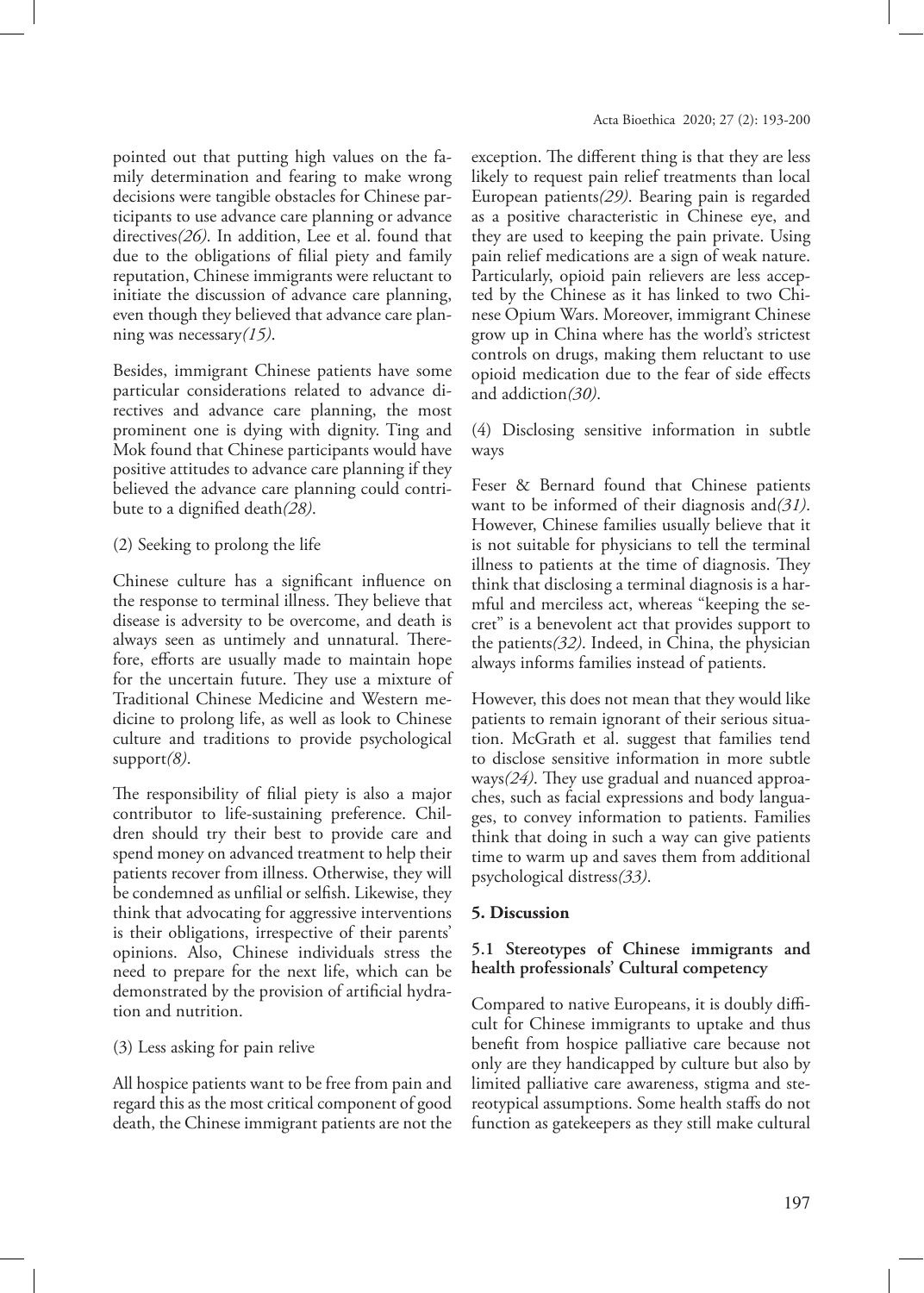presumptions regarding preferences in the utilisation of palliative care based on the attitude that "they will not use it anyway".

While it is widely acknowledged that culture plays a subtle role in low rates of palliative care utilisation by Chinese immigrants, it should not be used as a scapegoat. Every Chinese is different, and the stereotype that Chinese patients do not want to discuss palliative care is perceived as a barrier to access to palliative care. While I acknowledge that culture plays a subtle role in the poor uptake of palliative care, it should not be used as a scapegoat. Sometimes Chinese immigrants may be just "unfamiliar" with palliative care or "unaware" of the benefits of palliative care. From this point, what health professionals need is information giving rather than decision making based on assumptions like "Chinese patients will be…." .

Health professionals need some time and space to reflect on their own thoughts and feelings about hospice care, death and anticipatory loss, so that they can identify their interpersonal and cultural biases and not let them hurt others accidentally or intentionally when talking about or dealing with culturally sensitive issues. Considering this situation, it is vital to provide training on hospice and palliative care for palliative care providers, as well as conduct palliative care education in a cultrally approcite approach and format preferably by Chinese health professionals immigrant Chinese community. Furthermore, to ensure the continuity of palliative care, take Chinese cultural values on health and end-of-life care into consideration, hence incorporating the fundamental principles of hospice care including cultural concerns, treatment choice, site of care, and communication*(34)*. Such culturally appreciated programmes are more likely to equip immigrant Chinese patients and their families with the knowledge and the confidence to actively participate in palliative care and produce possibly better outcomes for them*(5,35)*.

# **5.2 Autonomy, family determination and truthtelling**

Western countries respect for individual autonomy, but there is a different picture in China, where the concept of self is enmeshed within family networks. Individual autonomy needs family determination, which means individuals are supposed to make their decisions and actions harmoniously in consultation with the family. Most studies have identified that Chinese patients' preference for a passive role in the decision-making process*(3,32)*. Some people worried about that over-reliance on collective family determination may hinder patients' self-determination in healthcare decisions and thus could negatively affect the validity of advanced directives*(15)*. However, in reality, the family determination could be classified into three levels, including a) the family participates in decision-making with the patient; b) the patient requests the family to involve in decision-making, and c) the family makes decisions alone despite patient's wish to be involved. Only the last level, also known as "paternalistic approach", excludes the patients and violates their autonomy. Sensitive information is kept within the subgroups of the family to protect other family members from great psychological distress that disclosure may cause.

While family determination seems to be morally and culturally reasonable, it makes physicians face a conflict of obligations, putting them at the ethical centre of the storm. The most common confusion is that, who owns the truth when the family asks for withholding the sensitive information? Some measures can be used to solve this dilemma. Firstly, spending time in understanding the cultural issues of clients. Secondly, reaching an understanding of what patients want to know and disclosing the information with sensitivity (e.g., not using words like death, fatal). Thirdly, using an incremental method to deal with requests for non-disclosure. Fourthly, continuous to work with the family, especially when important decisions should be made. Last but not least, remembering that different perspective on autonomy among the Chinese cannot justify non-disclosure to the patient if he or she wants to know*(30)*. After all, it is the patients but not their families or the physicians who eventually possess the right to decide how he or she wants to perform autonomy related to disease*(34)*.

5.3 Incorporate Chinese cultural values into the national strategy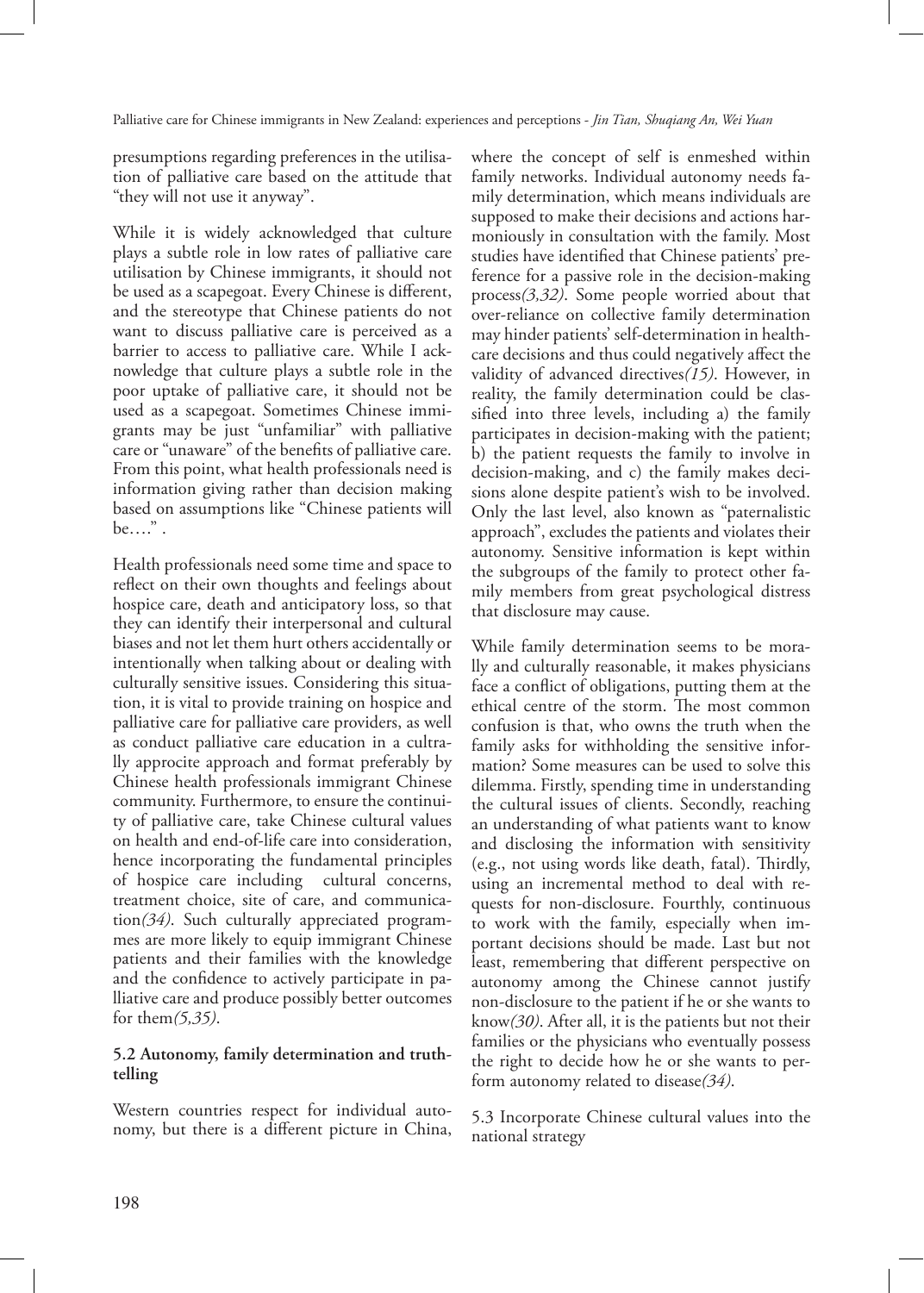It is regrettable that there is no specific model or strategy in New Zealand Palliative Care Strategy to facilitate palliative care for the Chinese immigrant who choose Aotearoa as their adopted country. Chinese populations commonly have a wide range health care practices and beliefs surrounding terminal and supportive health care. Palliative care services through hospices or primary care general practices thus supply a "Chinese meets West" platform of health care as Chinese populations have little choice but to engage with Western-health based professionals and practices. Exploring the difficulties and preferences regarding palliative care is a chance for further communication, education and understanding to address inadequacy of awareness and misunderstandings about palliative care, as well as promote hospice services utilisation. There is thus a clear requirement to stress the requirement for integrating an all-around health strategy through the evidencebased understanding within hospice care and the cultural lens of Chinese such as death taboo, filial piety, collectivism, suffering and burden, the role of family in end-of-life care.

#### **6. Conclusion**

Chinese immigrants in New Zealand do not fully benefit from hospice and associated palliative care services as presently available. In part this is because of Chinese diverse cultural beliefs about hospice and palliative care services, and partly because of current services that are culturally orientated to European-based population. It is therefore imperative to develop more educational programmes targeting both Chinese immigrants. More important, heath care providers should recognise and understand the critical role Chinese culture plays in shaping attitudes, preferences and decisions regarding palliative care. We have to consider the diverse Chinese cultural values and practice surrounding death, dying and end-of-life care and try our best to offer tailored culturally appropriate information and knowledge on hospice care to everyone to ensure they have a say in their end-of-life care and to make Aotearoa a better place to live, and to die.

#### **References**

- 1. Statistics New Zealand. *Population projection tables*. Wellington (NZ): New Zealand Government; 2013.
- 2. Bowman KW, Singer PA. Chinese seniors' perspectives on end-of-life decisions. *Soc Sci Med* 2001 Aug; 53(4): 455-464. DOI: 10.1016/s0277-9536(00)00348-8. PMID: 11459396.
- 3. Payne S, Chapman A, Holloway M, Seymour JE, Chau R. Chinese community views: Promoting cultural competence in palliative care. *J Palliat Care*. 2005; 21(2): 111-116.
- 4. Olson DP, Windish DM. Communication discrepancies between physicians and hospitalized patients. *Arch Intern Med* 2010; 170(15): 1302-1307. DOI: 10.1001/archinternmed.2010.239
- 5. Frey R, Gott M, Raphael D, et al. 'Where do I go from here'? A cultural perspective on challenges to the use of hospice services. *Health Soc Care Community* 2013; 21(5): 519-529. DOI:10.1111/hsc.12038
- 6. Orb A, Wynaden D. Cross-cultural communication and health care practice. *Aust J Holist Nurs*. 2001; 8(2): 31-38.
- 7. Ministry of Health. *Ministry of Health*. Wellington (NZ); 2001.
- Gott M, Frey R, Robinson J, et al. The nature of, and reasons for, 'inappropriate' hospitalisations among patients with palliative care needs: a qualitative exploration of the views of generalist palliative care providers. *Palliat Med* 2013; 27(8): 747-756. DOI: 10.1177/0269216312469263
- 9. Fried, O. 'Many ways of caring': The Central Australian Palliative Care Paintings Project. *Progress in Palliative Care* 1999; 7(3): 116-119.
- 10. Seymour J, Payne S, Chapman A, Holloway M. Hospice or home? Expectations of end-of-life care among white and Chinese older people in the UK. *Sociol Health Illn* 2007; 29(6): 872-890. DOI: 10.1111/j.1467-9566.2007.01045.x
- 11. Barwise A, Cheville A, Wieland ML, Gajic O, Greenberg-Worisek AJ. Perceived knowledge of palliative care among immigrants to the United States: a secondary data analysis from the Health Information National Trends Survey. *Ann Palliat Med*. 2019; 8(4): 451-461. DOI: 10.21037/apm.2019.02.06
- 12. Wei L, Walters J, Guo Q, Fetherston C, O'Connor M. Meaningful and culturally appropriate palliative care for Chinese immigrants with a terminal condition: a qualitative systematic review protocol. *JBI Database System Rev Implement Rep* 2019 Dec; 17(12): 2499-2505. DOI: 10.11124/JBISRIR-2017-003867. PMID: 31135655.